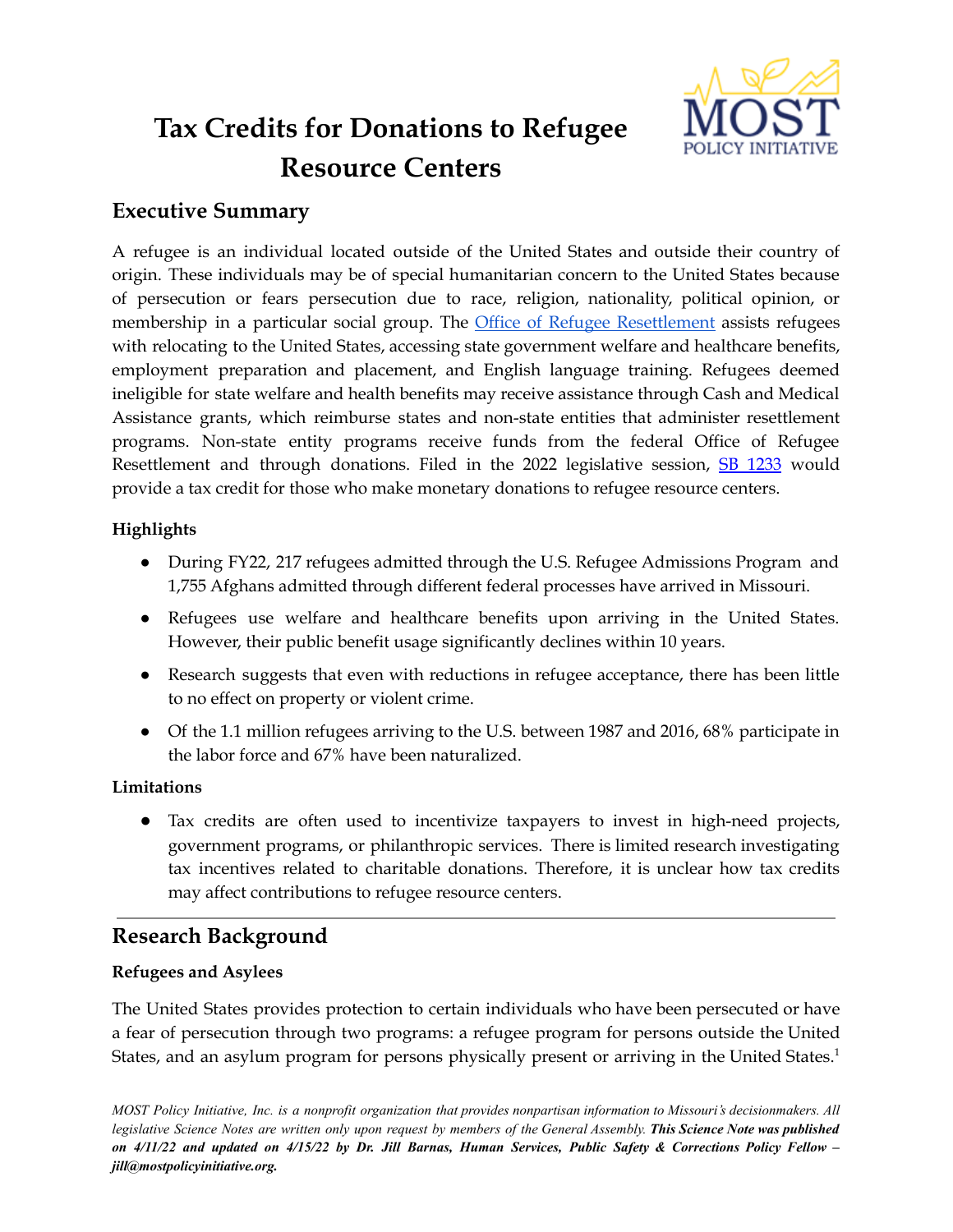However, there are other federal processes for individuals to enter the United States including Special [Immigration](https://travel.state.gov/content/travel/en/us-visas/immigrate/siv-iraqi-afghan-translators-interpreters.html) Visas (SIVs) or admission as [Humanitarian](https://www.uscis.gov/humanitarian/temporary-protected-status) Parolees (Temporary Protected [Status\)](https://www.uscis.gov/humanitarian/temporary-protected-status).

Refugee: A person located outside of the United States and outside their country of origin.<sup>1,2</sup> These individuals may be of special humanitarian concern to the United States because of persecution or fears persecution due to race, religion, nationality, political opinion, or membership in a particular social group.<sup>1,2</sup> A refugee is someone who has been resettled to the United States through the U.S. resettlement program. Eligibility for refugee status is determined on a case-by-case basis through an interview with a specially-trained U.S. Citizenship and Immigration Services officer.<sup>1,2</sup>

Asylees (asylum-seeker): An asylee meets the definition of a refugee, but is already present in the United States or at a port of entry.<sup>1,2</sup> Asylum is a form of protection which allows an individual to remain in the United States instead of being deported to a country where they may face persecution or harm. Under U.S. law, refugees can apply for asylum.<sup>1,2</sup> Asylum must be applied for within one year of arrival. If they are granted asylum, this gives them protection and the right to stay in the United States.<sup>1,2</sup>

#### Missouri Refugee Population

In FY21, 11,411 refugees arrived in the United States with approximately 2% resettled in Missouri. <sup>3</sup> Of the 8,758 refugees arriving to the United States in FY22 (between October 2021 and March 2022), approximately 2.5% (217 refugees) have resettled in Missouri. These individuals have one year from their arrival date to apply for asylum.<sup>4</sup>

However, due to different federal processes for entry, individuals who are not processed through the U.S. Refugee [Admissions](https://www.state.gov/refugee-admissions/) Program (USRAP) will not be accounted for in the above numbers. According to the Missouri Office of Refugee Administration (MO-ORA), 1,755 Afghans have arrived in Missouri between October 2021 and March 2022. The Missouri statewide refugee capacity is 2,251 and the Afghan capacity is at 1,995 for the remainder of this fiscal year. It is unsure what the capacity for Ukrainian refugees will be at this time (MO-ORA, personal communications, April 15, 2022).

#### **Refugee Resettlement Program**

The federal Office of Refugee [Resettlement](https://www.acf.hhs.gov/orr) (ORR) Services assists approved refugees with acquiring a medical screening, cultural orientation, travel plan assistance, and a travel loan to the U.S. When a refugee arrives to their state of destination in the U.S., they may receive further assistance from the state or a non-state entity that administers a resettlement program, known as a replacement designee. There are five [replacement](https://www.acf.hhs.gov/orr/policy-guidance/state-missouri-programs-and-services-locality) designees in Missouri.

Once in a state, refugees may be eligible for benefits in that state, such as cash assistance through Supplemental Security Income (SSI) or Temporary Assistance for Needy Families (TANF), health insurance through Medicaid, employment preparation and placement, and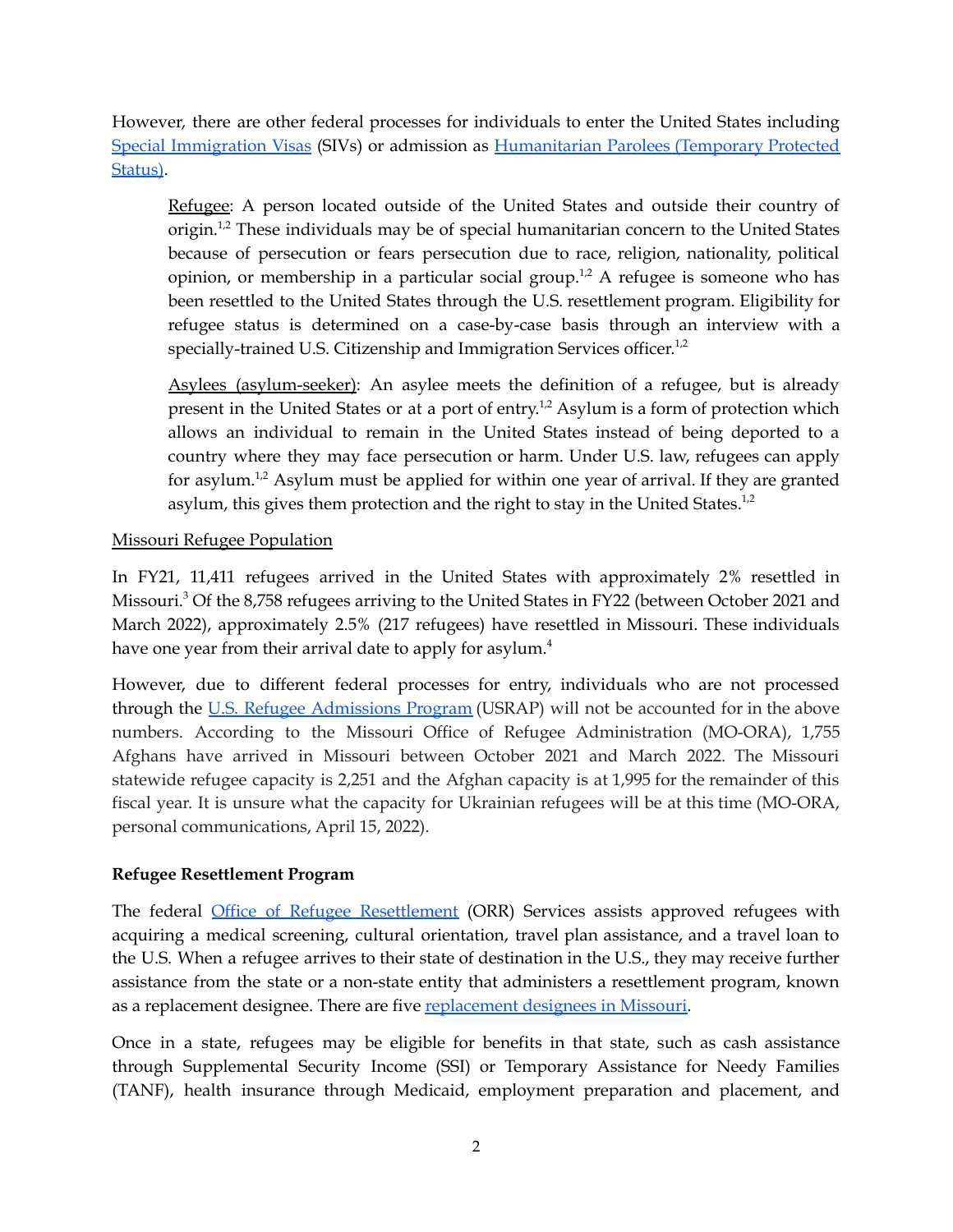English language training.<sup>5</sup> If a refugee is ineligible for these benefits may be eligible for refugee medical assistance (RMA) and refugee cash assistance (RCA) for 1 year through the federal government. <sup>6</sup> This is to assist refugees that may have any medical or mental health issues or monetary issues for basic needs (e.g., food, shelter, transportation) that may impact their ability to become or remain self-sufficient. It should be noted that RCA and RMA programs differ by state, mirroring their local public cash benefit and Medicaid Programs. These programs are funded via the federal Cash and Medical [Assistance](https://www.acf.hhs.gov/orr/programs/refugees/cma) (CMA) grant which reimburses states or replacement designees. Replacement designees can also receive monetary donations to help support education, employment training, and counseling.

#### **Outcomes of Refugee Resettlement**

One study has examined outcomes of refugees who relocate to the U.S. utilizing data from the 2010-2014 American Community Survey.<sup>7</sup> It suggests that some outcomes are associated with age of resettlement. Those who enter the U.S. before 14 years old graduate high school and enter college at the same rate as U.S. citizens.<sup>7</sup> In contrast, older teenagers have a lower educational attainment.<sup>7</sup> These differences are suggested to be attributed to language barriers and arriving unaccompanied with a parent.<sup>7</sup>

Following a cohort of 12,309 refugees over a 20-year period, adult refugees between the ages of 18–45 years old have much lower levels of educational attainment and poorer English language skills and subsequently poor economic outcomes (low employment, low income, and higher use of welfare benefits). <sup>7</sup> However, these data suggest that outcomes improve as refugees age; after 6 years in the U.S., refugees work at higher rates than U.S. citizens but never match the same wages or salary of U.S citizens.<sup>7</sup> After 10 years, refugee use of government welfare and programs like Supplemental Nutrition Assistance Program (SNAP) are no different than U.S. citizens. 7

While at the start of U.S. residency, refugees do have high costs associated with relocation  $(*15,000)$  and high use of welfare benefits  $(*92,000)$  for the first 20 years.<sup>7</sup> However, economic research indicates that these costs decrease substantially over time. It is estimated that refugees pay \$129,000 in taxes on average over the same 20 years which is \$21,000 more than they receive in government benefits. 7

#### Crime

Research suggests that even with reductions in refugee [acceptance,](https://www.federalregister.gov/documents/2017/02/01/2017-02281/protecting-the-nation-from-foreign-terrorist-entry-into-the-united-states) there has been little to no effect on property or violent crime.<sup>8</sup> Reasons for this finding include: 1) the highly extensive multi-agency background check completed on resettlement candidates, who are selected on vulnerability-based criteria giving priority to those with injuries and hardships; and 2) the refugee population makes up a very small portion of the total U.S. population, and therefore, would ultimately be unable to change crime rates significantly.<sup>8</sup>

Importantly, the demographics of refugees coming to America are much different than those seeking asylum in Europe. The demographic often associated with crime is young men.<sup>8,9</sup> In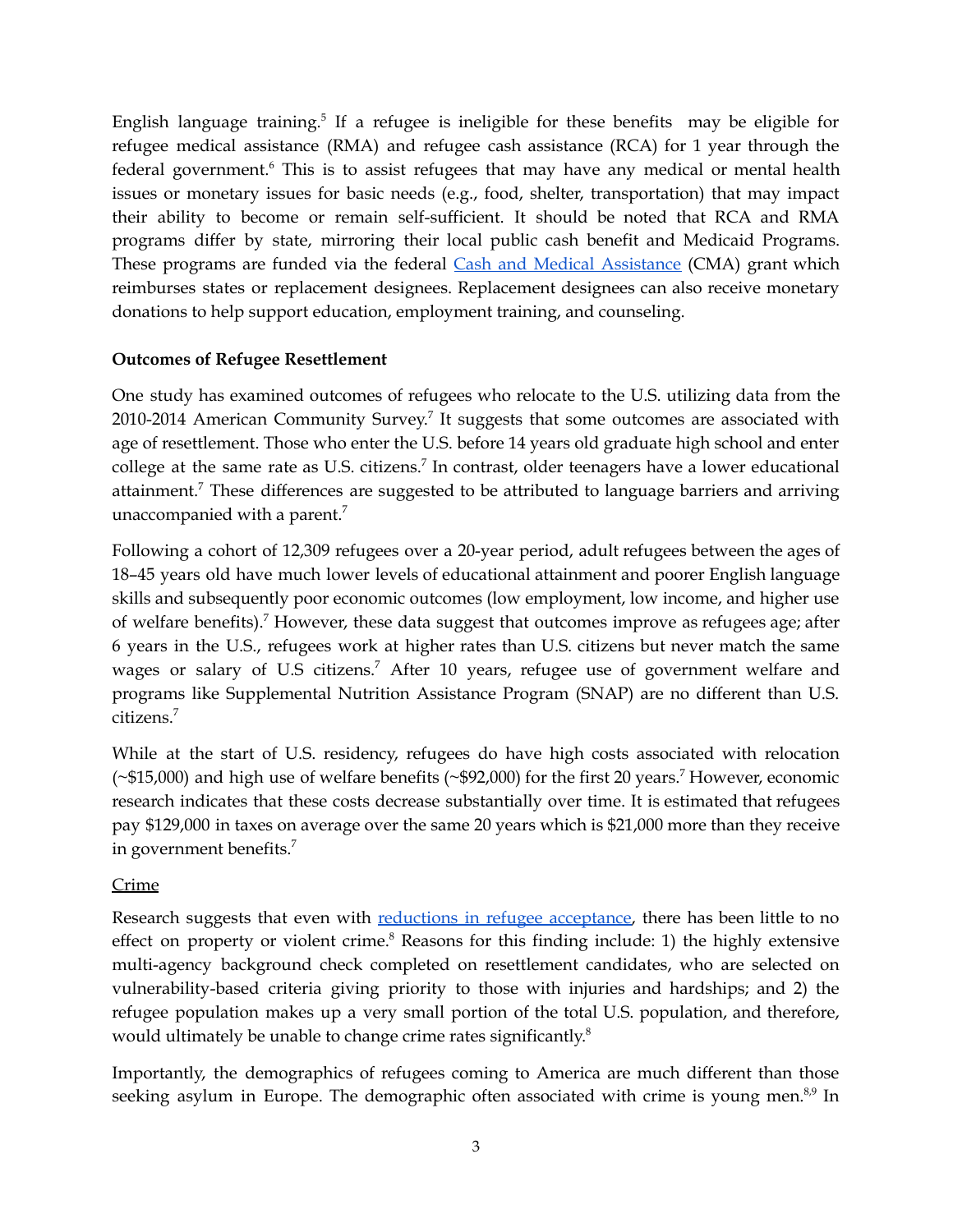2016, 14% of asylum-seekers in the U.S were young men between 18-34 years old compared to 34% in Germany where slight increases in crime were noted.<sup>8,9</sup>

#### **Societal Benefits of Refugees**

A study of 1.1 million refugees that arrived between 1987 and 2016 showed the labor force participation (68%) and employment rates (64%) of refugees were higher than those of the total U.S. population  $(63\%$  and  $60\%$ , respectively).<sup>10</sup> More refugees  $(10\%)$  were self-employed compared to the U.S. population  $(9\%)$ .<sup>10</sup> Additionally, the median household income was \$43,000; 35% had mortgages; 63% had U.S.-born children; 40% married U.S. citizens; and 67% have been naturalized.<sup>10</sup> In addition to integration and labor force contributions, refugees promote economic competitiveness and national security through their linguistic proficiencies to speak other languages.<sup>10</sup> In other words, this can assist further expansion into international markets, and assist the U.S. military and law enforcement with translation.

## **State Legislation**

During 2020, federal COVID-19 and economic stimulus laws excluded immigrant and refugee families and children. However, 32 states and Washington, D.C. responded with increased funding and community outreach toward immigrant and refugee families including education, employment, and health benefits through enactment of <u>127 [different](https://www.ncsl.org/research/immigration/report-on-state-immigration-laws-2020.aspx) laws</u>.<sup>11</sup>

#### Tax Credits

If an individual donates to a non-profit non-state entity such as a replacement designee, the donation receipt is categorized as a charitable contribution tax deduction, which reduces the amount of income that is taxed. Tax credits, which can be used to incentivize taxpayers to invest in high-need projects, government programs, or philanthropic services, are directly subtracted from the amount owed. Limited research on tax incentives for charitable donations is associated with the donor's income such that donors with high income seem to be more responsive to tax incentives than donors with low income. <sup>12</sup> Specifically, approximately 50% of high-income donors (>\$100,000) cite tax incentives as a motivation to give compared to 30% of low-income donors (<\$50,000). 12

Filed in the 2022 legislative session, SB [1233](https://www.senate.mo.gov/22info/BTS_Web/Bill.aspx?SessionType=R&BillID=77283614) would provide a tax credit for those who make monetary donations to designated refugee resource centers. Specifically, individuals would receive an amount equal to 50% of their contribution at a maximum of \$10,000. This proposed tax credit would have a cap at \$10 million per fiscal year.

#### **References**

1. United States Department of Homeland Security: Office of Immigration Statistics. (2020). Fiscal Year 2020 Refugees and Asylees: Annual Flow Report. Retrieved April 2022 from [https://www.dhs.gov/sites/default/files/2022-03/22\\_0308\\_plcy\\_refugees\\_and\\_asylees\\_fy2020\\_](https://www.dhs.gov/sites/default/files/2022-03/22_0308_plcy_refugees_and_asylees_fy2020_1.pdf) [1.pdf](https://www.dhs.gov/sites/default/files/2022-03/22_0308_plcy_refugees_and_asylees_fy2020_1.pdf)